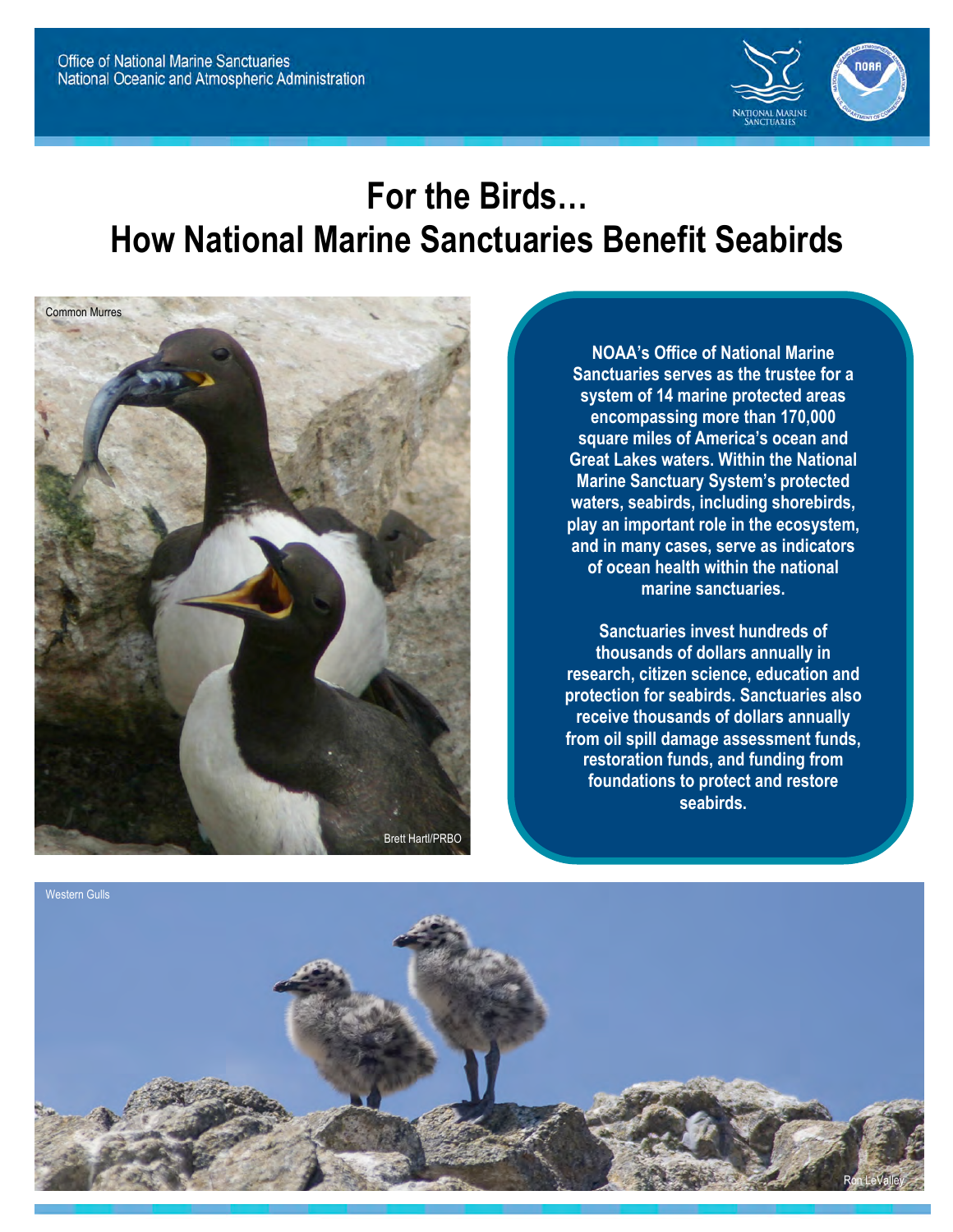# **The West Coast**

National marine sanctuaries on the West Coast protect the largest concentration of breeding seabirds in the contiguous United States, and provide feeding habitat for thousands of seabirds and wintering birds on the Pacific Flyway. All five national marine sanctuaries on the West Coast have numerous programs that result in the restoration and protection of seabirds.





#### **Protecting Nesting Sites and Rookeries**

All five national marine sanctuaries on the West Coast have regulations that benefit seabirds, such as prohibitions on oil and gas development and dumping oil, trash or plastic in the sanctuary, which can harm seabirds. More specifically, the sanctuaries also include regulations that prohibit low-flying aircraft that can cause seabirds to flush off their nests, kicking eggs into the ocean or leaving young chicks vulnerable to predators. Working closely with state managers, sanctuary staff helped develop avoidance areas for vessels around seven key seabird rookeries in Gulf of the Farallones and Monterey Bay national marine sanctuaries.

### **Changing Behaviors of Those Who Can Harm Birds**

A long-term investment in seabirds, with funding from the Command and Luckenbach Trustee Councils that will exceed \$7 million over a 25-year period, has resulted in the creation of the California Seabird Protection Network, spearheaded by Gulf of the Farallones National Marine Sanctuary in cooperation with Monterey Bay National Marine Sanctuary and other state and federal agencies, and non-governmental organizations. The Network improves the survival and recruitment of seabird colonies by reducing human disturbance through three prongs – seabird monitoring, regulatory and enforcement initiatives, and education and outreach. Accomplishments to date include:

- 1) Increasing ocean-user awareness of the potential adverse impacts surrounding human-seabird interactions while offering safe methods of observing seabirds during recreational or commercial activities.
- 2) Fostering information exchange at key events and venues, such as association meetings, conferences, air and boat shows, and ecotourism vendors.
- 3) Raising awareness of decision makers (federal, state and local agencies and commissions) of the threats that human disturbance poses to breeding seabird colonies and the best methods to reduce and eliminate these disturbances.
- 4) Leading the effort to coordinate all agencies responsible for enforcing regulations that help to protect seabirds by reviewing regulatory approaches, developing an enforcement strategy, determining current and future enforcement needs and creating a patrol guide to ensure laws that protect seabirds are enforced.

### **Conducting Research on Seabirds as Indicators of Ecosystem Health**

The Applied California Current Ecosystem Studies (ACCESS) conducted by Gulf of the Farallones and Cordell Bank national marine sanctuaries, in partnership with PRBO Conservation Science, conduct at-sea monitoring for seabirds and marine mammals in the context of physical oceanographic processes. The data serves five purposes:

- 1) Wildlife improve conservation of top predators and their food webs.
- 2) Ocean zoning guide human uses to provide protection of the ecosystem.
- 3) Climate change document effects of environmental change on the ecosystem.
- 4) Fish populations contribute to ecosystem-based management approaches.
- 5) Water quality assess ecosystem effects of freshwater outflow.

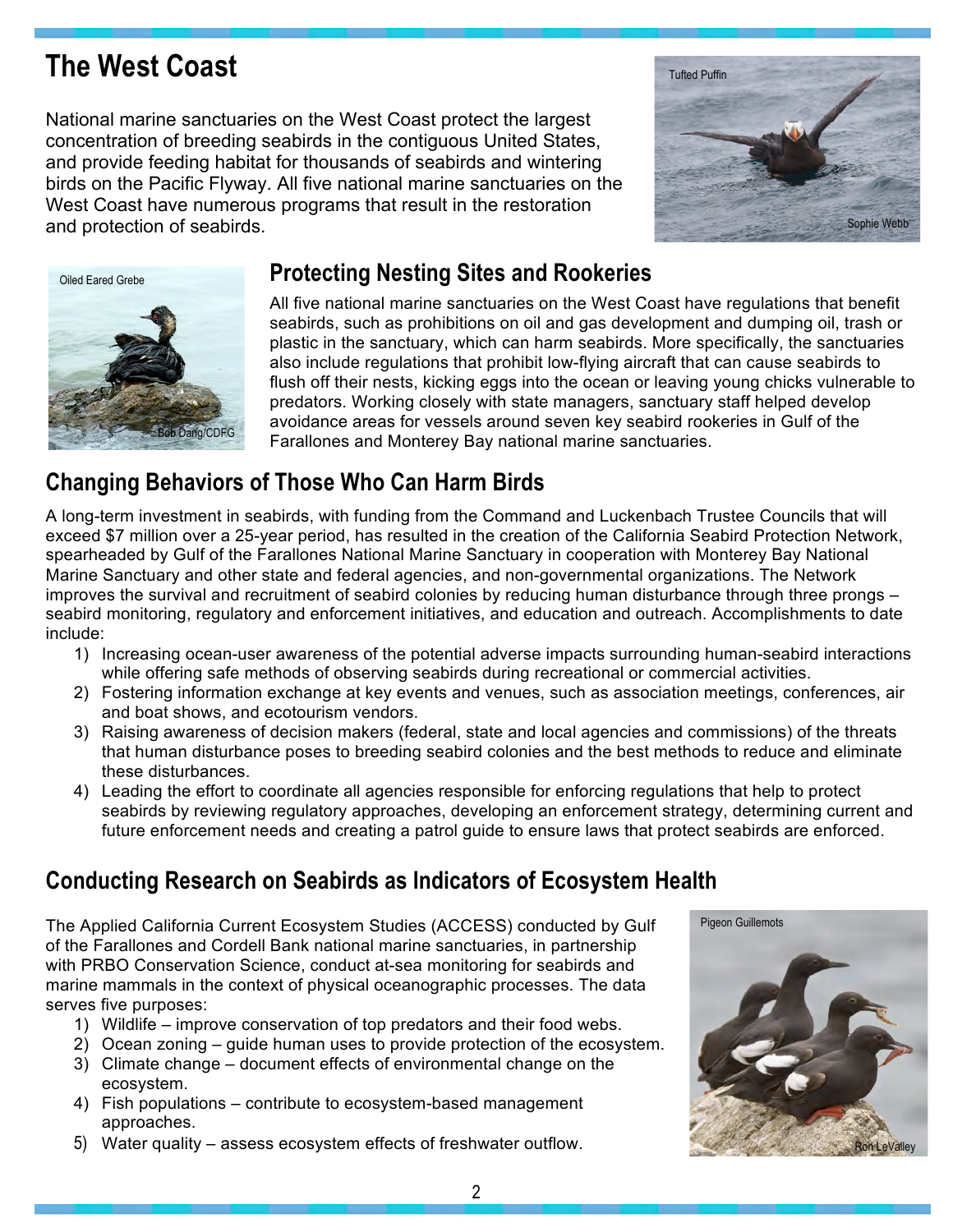#### **Public Education through Exhibits and the Internet**

Channel Islands, Monterey Bay and Gulf of the Farallones national marine sanctuaries all partner with other agencies and institutions to display exhibits that feature seabirds. These include:

- 1) A new exhibit featuring unique seabirds and the protections in place for these species at the Channel Islands Boating Center;
- 2) An interactive exhibit where public awareness is raised about seabirds as part of the land and sea connection at the Coastal Discovery Center in San Simeon; and
- 3) An exhibit featuring local seabirds at the Point Reyes Bear Valley Visitor Center.

Cordell Bank National Marine Sanctuary hosts an online interactive seabird poster that educates about seabirds that live and feed on Cordell Bank.

#### **Educating America's Youth**



- Grades K-12: Ocean Science and NOW (North Olympic Watershed) Science Program – Olympic Coast National Marine Sanctuary educates students about marine debris, ocean currents and black-footed albatross.
- Grades 3-5: The Seabird Shuttle Gulf of the Farallones National Marine Sanctuary has both inschool and after school programs that teach students about local seabirds, adaptations of marine birds, and ways that students can have a positive effect on the ocean and its ecosystems.
- Grades 6-12: Winged Ambassadors Cordell Bank National Marine Sanctuary and Papahānaumokuākea Marine National Monument both offer a student ocean literacy program through the eyes of albatross, in which students learn about how seabirds are affected by ocean plastic pollution and fisheries bycatch.

### **Conducting Citizen Science, Improving Oil Spill Response and Restoration**

The three West Coast sanctuaries that are adjacent to the mainland provide baseline data on dead birds on beaches through a network of volunteer expert surveyors. These programs assist sanctuary management in the early detection of natural and human-caused environmental events, and train volunteers who can respond during an oil spill.



- 1) Beach Watch, established 1993, in Gulf of the Farallones National Marine Sanctuary: 120 volunteers contribute more than 5000 hours of survey time annually. Data from Beach Watch have supported natural resources damage assessment and provided scaling for restoration projects resulting in more than \$50,000,000 in settlement funds used for greater protection of seabirds, marsh lands and lost recreational-uses from five oil spills.
- 2) Beach COMBERS (Coastal Ocean Mammal / Bird Education and Research Surveys), established 1997, in Monterey Bay National Marine Sanctuary: Volunteers sample selected sections of beach during the first week of each month at low tide for dead marine birds and mammals. Data from Beach COMBERS have been used by fishery managers to adjust set gill net fisheries to eliminate bycatch of seabirds.
- 3) COASST (Coastal Observation and Seabird Study Team), established 1998, in Olympic Coast National Marine Sanctuary in partnership with the University of Washington: Volunteers monitor local beaches and record beached seabirds.